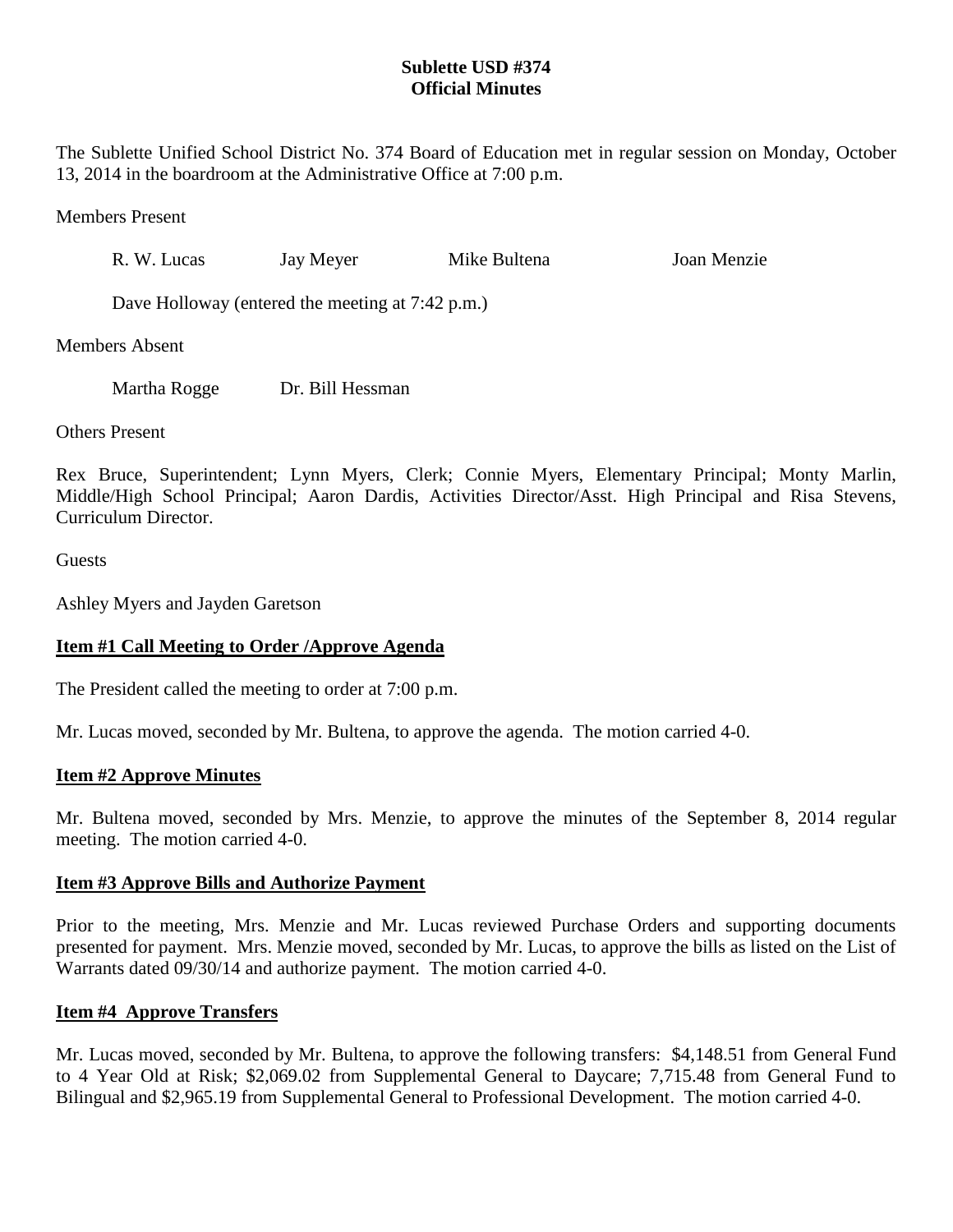Board Minutes Page 2 October 13, 2014

## **PUBLIC FORUM**

Ashley Myers presented the fund raising project to help Isaac Guenther with additional expenses not covered by the Make a Wish Foundation.

## **Reports**

## **Curriculum**

Mrs. Stevens presented the applications approved by the CCC for the various Subject Area Committees. She reported the Science SAC was currently going through the Foss Science Kits at the Elementary School and updating the kits.

Mrs. Stevens reported on various programs used to bring struggling students up to grade level.

## Principals

Mr. Marlin introduced Jayden Garetson, Vice-President of STUCO. He presented the requirements the Student Council has entered into their by-laws to be a homecoming king or queen candidate.

Mr. Marlin also discussed the changes to the cell phone policy at the Middle/High School. He also stated that the Middle School will be forming a Student Council.

Mrs. Myers reported that the headcount at the elementary school was 287 and FTE was 248.5. This is an increase from the previous two years. She also discussed the on-line plan books being used this year.

Mrs. Myers reported that Larks in Flight had forty members this year and the annual Halloween Parade will be October 31, 2014 at 3:00 p.m.

#### Activities Director

Mr. Dardis reported that the Middle School League and High School League are considering combining into one league. He reported on the various activities coming up.

## SWPRSC/HPEC

Mr. Meyer reported on the SWPRSC Board meeting. Mr. Bultena reported on the HPEC meeting.

#### Superintendent:

Mr. Bruce reported the FTE on September 22 was up a total of 33. He also reported that the wind tower was turning currently.

He discussed the need for a teacher to promote and teach the staff all of technology the district has available.